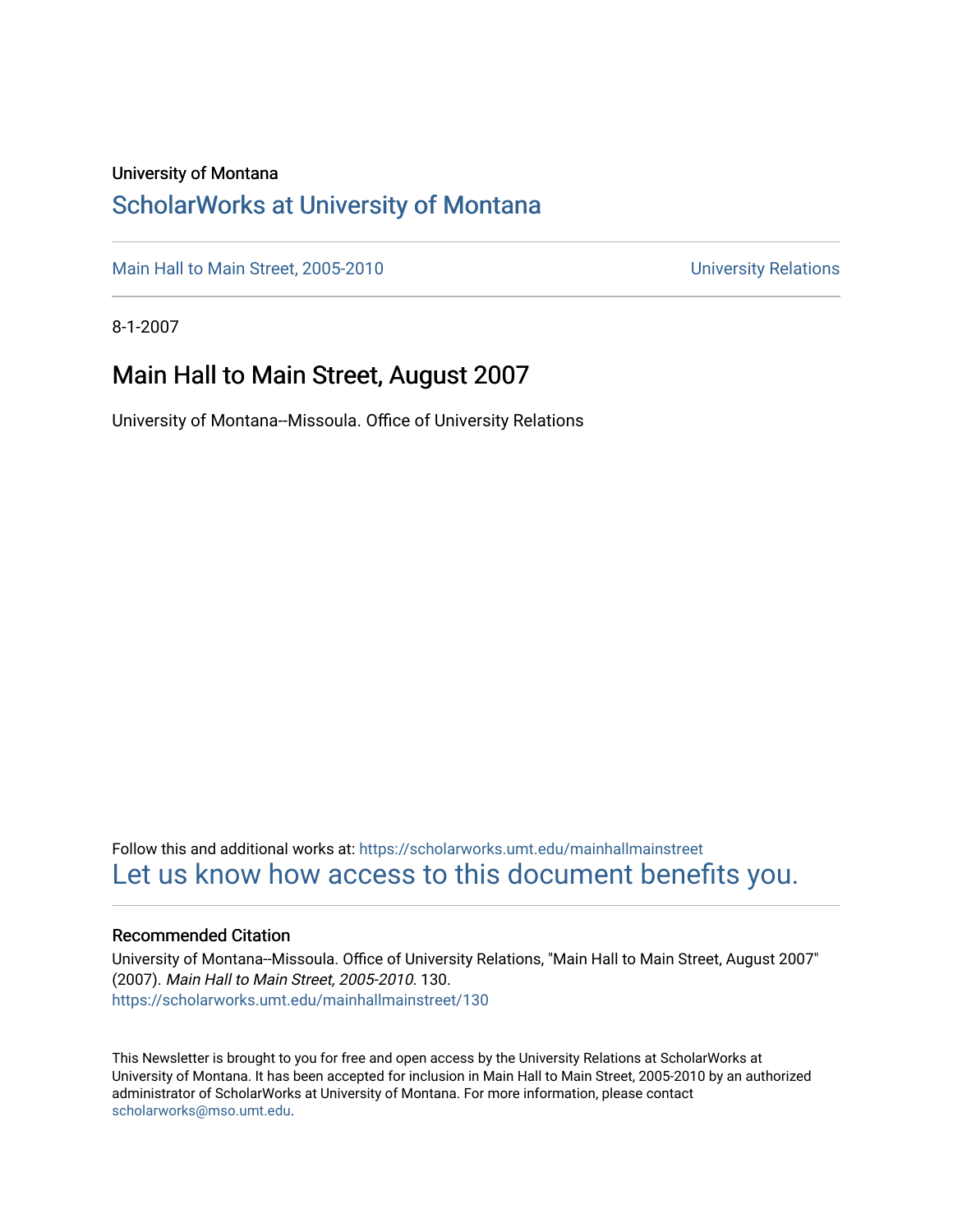### **M**<br>Mins Pr **ain Hall to ain Street Connecting Campus and Community** August 2007

# **UM wins Presidents Cup for student-athletes**

**R** egardless of how many points<br>is year, one thing is certain – they Grizzly athletes scored on the field this year, one thing is certain  $-$  they made a lot of three-pointers off it.

entire University," said UM Athletic Director Jim O'Day. "It's a credit to what our coaches, administrators and all of the people in Main Hall have been striving for

> for many years and comes at a time when we are certainly appreciative of everything our fans and boosters have done for the program." Montana finished with a cumulative grade-point average of 3.11. Thirty student

GPAs. The soccer team finished at 3.17. Athletic points were determined by regular-season standings and also given for finishes in the Big Sky Championships. **— Continued on back page**

Vol. 13 No. 8

UM was awarded the 2006-2007 Sterling Savings Bank Big Sky Conference Presidents Cup, an award that goes to the school with the most successful student-athletes in the classroom and on the field.

Team gradepoint averages,

graduation rales and number of all-conference performers with a GPA above 3.0 are

used to determine the academic side, while athletic points are determined by regular-season standings for all men's and women's sports.

It is UM's first Presidents Cup in the five-year history of the program.

"It's a real accomplishment for the



**Martyna Nowak, UM tennis team member**

athletes who received All-Conference honors earned a GPA of at least 3.0. The UM women's tennis team and the women's cross country team tied for the best GPA at 3.39. The golf team was a close third with 3.35, followed by the women's indoor and outdoor track teams, who both posted 3.42 GPAs. The volleyball team and the women's basketball team posted 3.19

**State ofthe University**

**UM President George Dennison will give his annual State ofthe University address at 10 a.m. Friday, Aug. 24, in the Montana Theatre. Ofkey interest in this year's addressis an update on UM's \$100 million capital campaign, "Invest in Discovery." The president also will report on what has been accomplished at the University in the past year and his vision for the coming year. Faculty members who have earned promotion Or tenure will be acknowledged. UM Executive Vice President Jim Foley said the public is encouraged to attend the event Refreshments will be served, beginning at 9:30 a.m., in the lobby ofthe Performing Arts and Radio/ Television Center. M**

### **Culinary grad named best student chef in America**

C<sup>V</sup>arol Chandler, a 2006 graduate of UM s College of<br>Technology, was named the National Student Culinary<br>nampion after winning the American Culinary Federation arol Chandler, a 2006 graduate of UM's College of Technology, was named the National Student Culinary competition in Orlando, Fla., recently. She was awarded \$15,000.

Chandler won the Western Regional competition held in Coeur d'Alene, Idaho, in April. She competed against winners of three other regions for the national award.

Two coaches accompanied Chandler to the competition - Thomas Campbell, program director of the COT culinary arts program, and Toby McCracken, executive chef of the Stock Farm Club in Hamilton.

All four competitors were directed to prepare the same menu. Judging was based on how each interpreted the **Chef Carol Chandler** 



cooking techniques and recipes and on their personal cooking styles and presentations. The menu was: Filets of Sole a la Florentine (appetizer), tomatoes, asparagus and endive (salad) and

Chicken Chasseur (main course).

Chandler noted that at first she had trouble with the burners on the stove she was using because they were "extremely powerful." She said she lost her composure briefly but worked things out fairly quickly. "I took it as a good sign as I watched the judges take a taste and then practically fight over the leftovers, eating the plates clean," she said.

Chandler reports she received a standing ovation after accepting the award. She dedicated it to her parents, her hometown of Plentywood, her mentors Campbell and McCracken and to the College of Technology.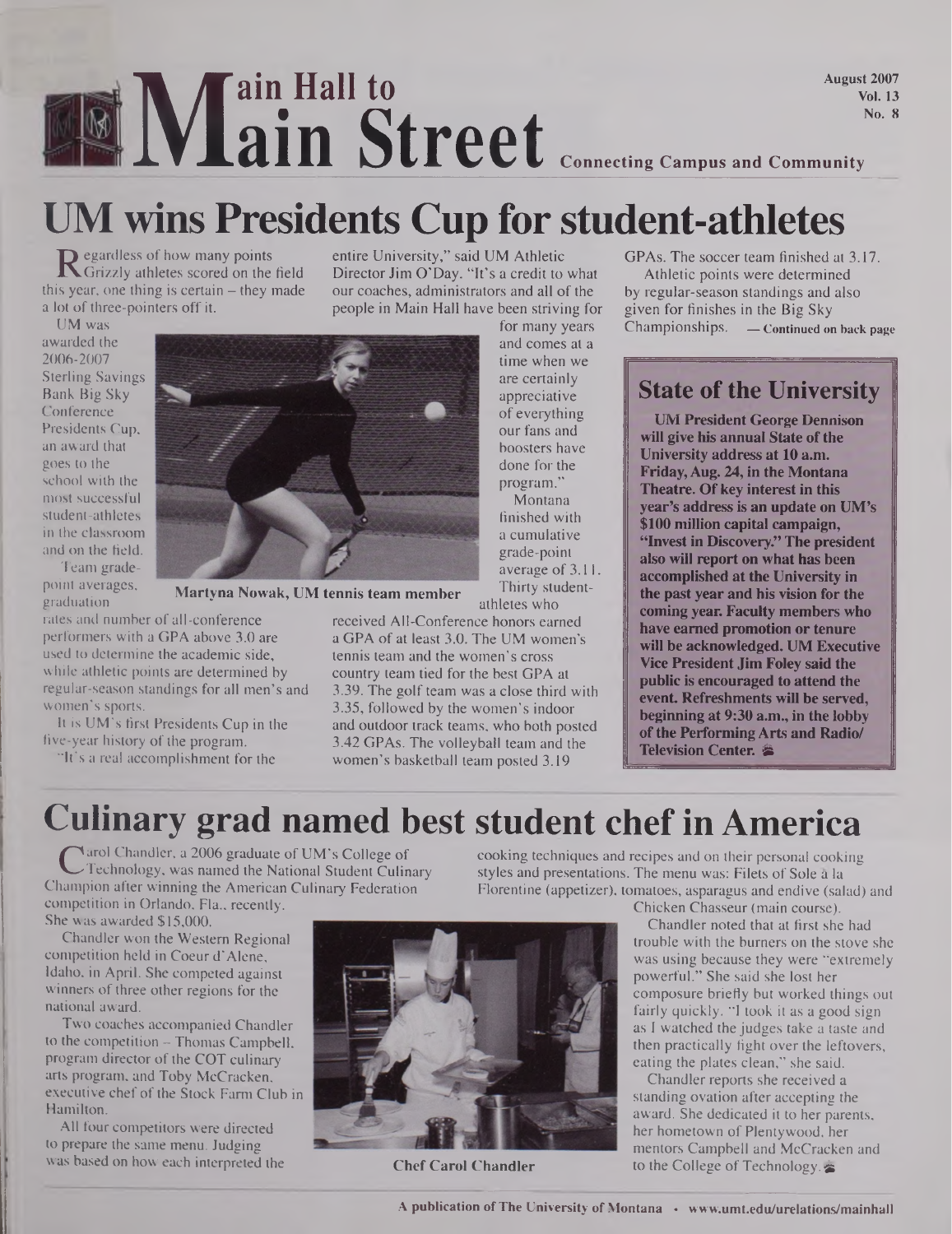## **'Montana Monologs' features lives of ranch women**

**W**endy Woollett has always liked<br>in to listen to people talk and is<br>scinated by what they talk about. So to listen to people talk and is fascinated by what they talk about. So much so, she has spent about five years interviewing a fading breed - Montana ranch women.

Woollett has completed in-depth oral histories of six women and is weaving three of them into "The Montana Monologs," a performance culled from the histories.

The premiere performance will take place as a benefit for the Guardian Angels Foundation at 6:30 p.m. Friday, Sept. 14, at the Dunrovin Ranch in Lolo.

UM's Wilderness Institute provided funding for three of the histories through a Matthew Hansen Endowment grant. Woollett is an administrative associate in UM's department of physical therapy.

Woollett reports that she spent nine months to a year interviewing each woman. She plans to work the material into a book, which will include seven oral histories.

Woollett was a leader of Ms. Boris' Charmed Circle, which was associated with Duck's Breath, a well-known theatrical group in San Francisco in the 1980s.

"In the '80s I wrote monologs about cowboys," she said. "I was always



#### **Wendy Woollett**

interested in the West. When I came to Montana I was amazed that there were still log cabins and log outbuildings and all these beautiful landscapes." She added that when she realized many of the ranch families were selling their ranches, she decided to try to capture their lives through oral histories.

The performance at the Dunrovin Ranch will draw from histories based on the lives

of the late Ann Hirschy of the Big Hole Valley, Pat Shepard of St. Ignatius and the late Lynn Wolfe of Stevensville.

The monologs will be performed by actresses associated with the Chantilly Theatre in Stevensville. Gretchen Spiess will direct the production as well as play Shepard. Deb Goslin will play Wolfe and Ann Marie Carbin will play Hirschy.

Woollett's son, Caleb Coffey, a Seattlebased singer/songwriter, will perform at the benefit and musical pieces will be embedded in each monolog.

Woollett encourages people to come early to enjoy pre-show music and peruse booths on related subject matter. A talkback session about women and the West will be held after the performance.

The Guardian Angels Foundation gives scholarships to cancer patients in need. A cancer survivor, Woollett was a recipient of the foundation's largesse early in the year. She, along with SuzAnne Miller, owner of the Dunrovin Ranch, Dr. Judy Schmidt and Joni Landis, are sponsoring the event.

A \$25 donation is suggested. Directions to the Dunrovin Ranch are available online at <http://www.DunrovinRanchMontana>. com or by calling 406-243-7745. Attendees are asked to bring lawn chairs. Hay bales also will be provided for seating.  $\blacktriangleright$ 

## **University hosts first 'College Colors Day Wedding'**

**Nervous groom. Blushing bride. The guests are clad in maroon and silve**<br>le UM Marching Band plays the Griz fis guests are clad in maroon and silver. The UM Marching Band plays the Griz fight song. Monte is the ring-bearer. The reception is a tailgate.

Sound like the dream wedding for die-hard Griz fans? Well, that's exactly what UM alumni Kristine Kennedy and Stephan "Dico" Dicomitis will get Aug. 31 at Washington-Grizzly Stadium in the first official College Colors Day Wedding, hosted this year by UM and the Collegiate Licensing Company.

College Colors Day kicks off intercollegiate athletics nationwide, and fans, alumni and students are encouraged to wear apparel of their favorite teams.

This year CLC, the Atlanta-based organization that regulates UM and Grizzly logos for the University, decided to launch an official wedding to help make college sports history. Each year a different college around the country will host the wedding.

Because they are such loyal Griz fans and were engaged to be married this summer, Kennedy and Dicomitis were chosen for the Griz-themed wedding. Susan Murphy, UM trademark and



**"Dico" Dicomitis & Kristine Kennedy**

licensing director, was tasked with making the wedding as Grizzly as possible.

"It's been fun coming up with creative ways to use the logo and working it into a traditional wedding theme," she said.

The wedding party will dress in UM locker rooms. Kennedy will walk down the visiting team's tunnel to meet her groom, and University photographer Todd Goodrich will shoot the wedding photos. The couple's wedding photo will be displayed on GrizVision the next day during the Montana Grizzlies' Sept. <sup>1</sup> season opener against Southern Utah.

In addition to planning the Griz wedding, Murphy has been planning her own, which takes place a week earlier. "It's been a busy summer, but it's been fun," she said.

Kennedy, the official Grizzly bride, said all the attention has been a bit overwhelming, and she doesn't even know

what's in store for her yet, with all the media hype that awaits. "<sup>1</sup> never really had any idea of what I wanted my wedding to be like," she said. "It's hard for me to be in the limelight, but this is perfect for Dico, so why not?"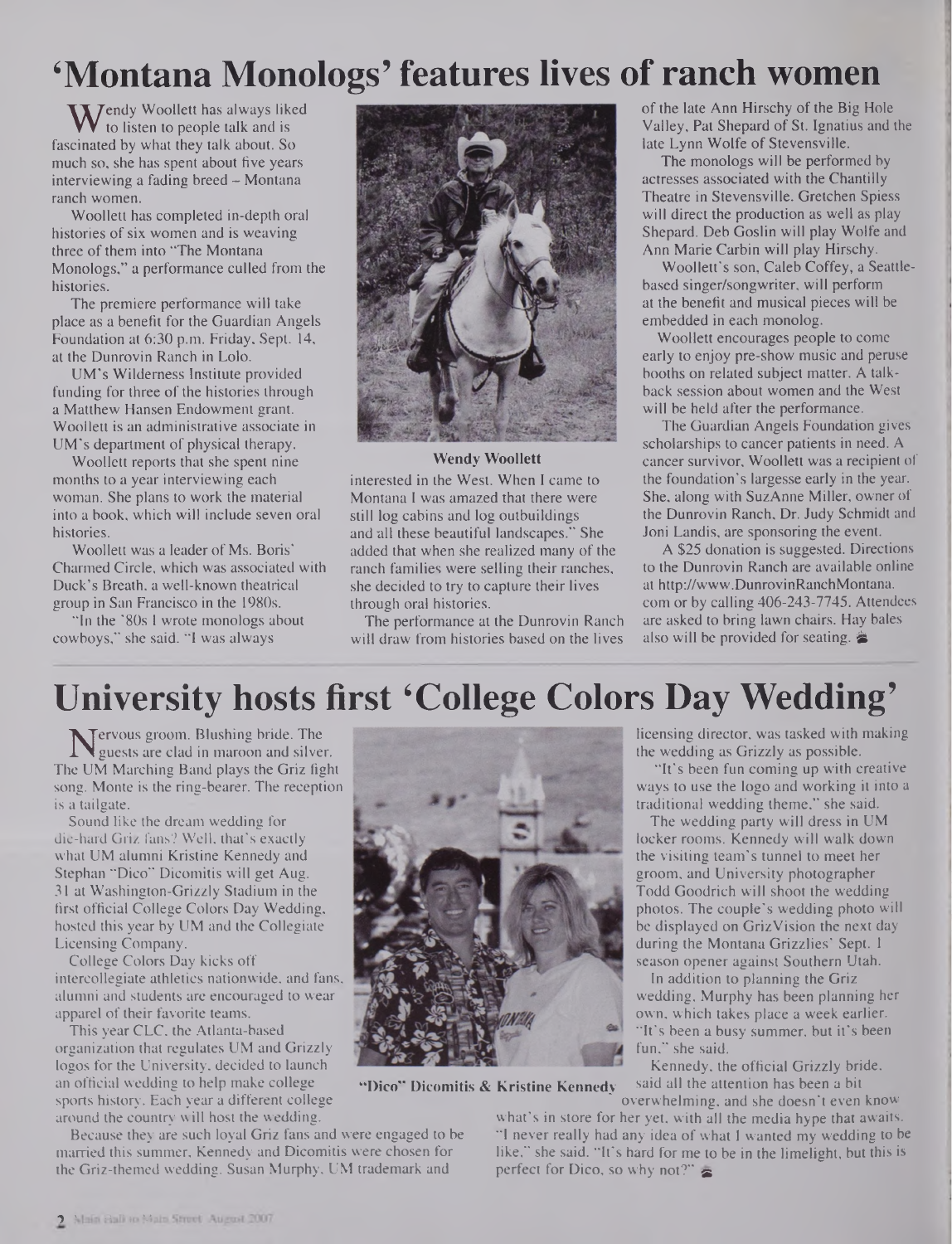**Bitterroot Classes—**The UM College ofTechnology now offers courses in the Bitterroot for area residents who are interested in working toward a college degree or enhancing job skills. Six evening courses will be held during fall semester at Hamilton High School: Principles of Business, Interpersonal Communications, Computer Literacy, Elementary Functions, Lab Tech I and Technical Writing. Fall semester classes begin Monday, Aug. 27. For more information go online to <http://www.cte.umt.edu> or call the COT Outreach Program, 406-243-7812.

**Research Grant—UM** biomedical research got a big shot in the arm recently from a five-year, \$10.6 million grant for the University's Center for Environmental Health Sciences. Founded in 2000, the center works to advance knowledge of environmental impacts on human health. Its 16 faculty members and six faculty affiliates study everything from arsenic exposure to diseases caused by Libby asbestos. The National Institutes of Health grant represents continued funding for CEHS, which is a Center for Biomedical Research Excellence housed in UM's College of Health Professions and Biomedical Sciences. The center received a similar COBRE grant shortly after it was founded. CEHS Director Andrij Holian said the center will receive \$1.5 million per year for direct costs and another \$620,000 per year for indirect costs such as facilities and administration expenses.

**Friendship Matches—**Approximately 120 new foreign students will begin their studies at UM this fall. The Missoula International Friendship Program, a nonprofit community-based organization, is looking for "friendship matches" for the students – local residents willing to share leisure and family activities once a month for one or two semesters. The host is not expected to become a legal guardian or financial sponsor and the student does not reside in the host's home. Those wishing to participate are asked to complete an application form by Aug. 27 and attend a special orientation session Sept. 11 or 12. An ice cream social will be held Sept. 18. Interested community members can access an application form at <http://www.mifp.org> or by calling UM's Foreign Student & Scholar Services at 406-243-2226.

**Free Rides—**UM is August's community sponsor of A Carousel for Missoula, and the University is providing free rides for everyone several days this month. Fans can ride free on Thursday, Aug. 23, then stay for the annual Great Griz Encounter, which begins at 5:30 p.m. during Downtown ToNight at Caras Park. Fans can meet the 2007 Montana Grizzlies football team and see the unveiling of the new uniforms. The public also is invited to ride the Carousel free, courtesy of UM, on Saturday and Sunday, Aug. 25-26, as a community back-to-school celebration.

**Global Trade—**The Montana World Trade Center at UM and the Governor's Office of Economic Development are offering the Global Trade Certificate Program. The program is designed to provide businesses and professionals with the tools and resources needed to build a foundation that can support global opportunities and growth. The program



**Heart Walk—**UM will once again host the Missoula Heart Walk Saturday, Sept. 15, on the Oval to raise money for the American Heart Association. The route is a threemile walk around campus that includes a trek across the field of Washington-Grizzly Stadium. Monte and the UM cheer squad and dance team will be on hand to get walkers revved up for the walk. Participants are asked to arrive by 8 a.m. The walk will be completed by 11 a.m.

**Parade Entries—**UM's 2007 Homecoming parade will take place Saturday, Sept. 29, and applications for parade entries are available at two Missoula locations and online. "Montana Legends: Discovery Never Ends" is the parade theme. The focus can be on any sort of Montana legend - legendary people, places, events, history, geography or stories. Artists Monte Dolack and Mary Beth Percival will be the parade marshals. The parade entry fee is \$25, and the application deadline is 2 p.m. Friday, Sept. 21. Application forms are available at the UM Alumni Association office in 115 Brandy Hall, at the Missoula Chamber of Commerce and online at the alumni association's Web site, <http://www.umontanaalumni.org>. Completed forms may be dropped off at the UMAA office or faxed to 406-243-4467. For more information, contact Suzette Dussault at 406-243-5214.

**Sustainable Wedding—**The wedding of Alexandra Gorman and Todd Scranton was more than the couple's expression of their commitment to each other. Devoted to sustainable living, the two approached University Catering Services with a request to cater their wedding through UM's Farm to College Program. Alexandra wanted the menu to meet the UM Farm to College Program criteria - all locally and regionally produced ingredients. She worked with University Catering Services to create a wedding reception menu from an array of locally produced food and beverages. "The food definitely tastes better because it isn't transported from long distances," she said. "We wanted our out-of-state guests to experience food grown in Montana." The couple hosted 160 guests at a reception held in the University Center Ballroom. Guests dined on delicious and beautifully presented food created especially for the event. Recipes included locally produced meats, tofu, cheeses, breads, pasta, tortillas, fruits, vegetables, sauces and condiments. Beverages served included a selection of local beer, wine and tea. Executive Chef Tom Siegel carved a dramatic swan ice sculpture, and the three-layer wedding cake was made by a local baker using locally grown flour, eggs and butter.

**Bear Feats—**Monte, that lovable Griz mascot, has started the season off well. He recently won second place in the mascot competition at the Fire Festival in Seattle. Monte was only one point behind the winner — Western Washington University's Viking. The mascots Monte topped were from the following universities: Washington, Oregon, Oregon State, Washington State, Gonzaga, Boise State, Eastern Washington and Seattle.